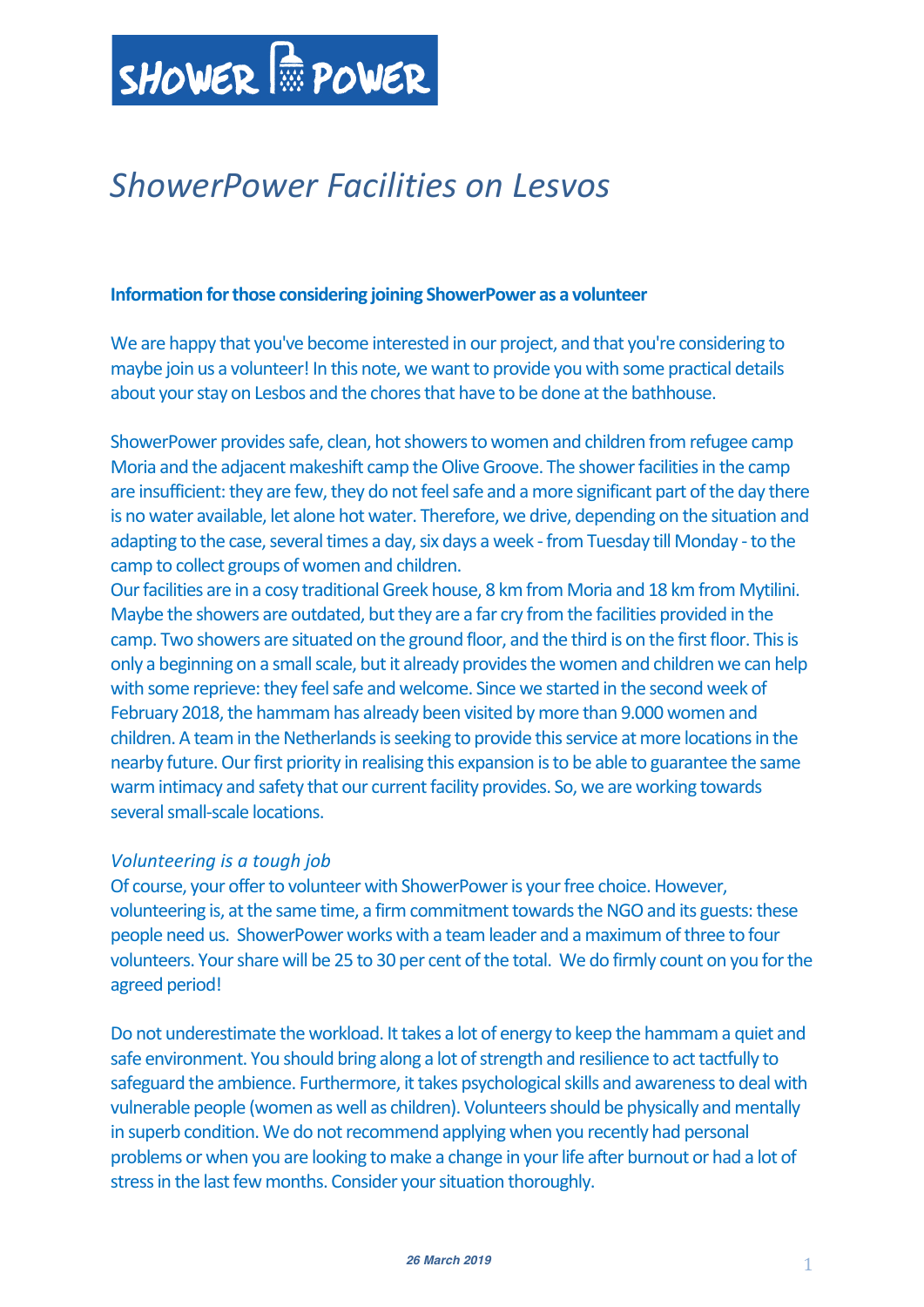# SHOWER  $\frac{1}{100}$  POWER

# *A common working day*

The driver leaves for the camp to pick up the first group of women and children. It will usually be the team leader that drives, but she could decide to ask an experienced volunteer to do so. The volunteers that stay at home check the bathrooms for toilet paper, shampoo etc. And, weather permitting, we make a nice place to stay for our guests in the garden or as an alternative: in the house. Some tea and soup are brewed, and a welcoming table is laid out with cups, sugar, cookies etc.

You'll receive a WhatsApp message from the team leader mentioning the exact number of guests. When they arrive you bid them welcome, show them the facilities, offer them towels and ask if they need help with bathing the children. While the women take a shower, you take care of the children. You pour tea, play with the children and 'talk' with the



women as best you can. Usually, a significant part of the conversation will be in a natural sign language. After they have all taken a shower, the guests will be returned to the camp. The team members that remain in the house clean the bathrooms and prepare the home for the next group.

In this way, we have several rounds of visitors every day. At the end of the day - around 18.00 - we do a final cleaning of the bathrooms and put the laundries in the washing machine.

You will find detailed instructions in the ShowerPower House.

# *How does it feel?*

Not one day is alike: everyday people that turn up will surprise you. The women, the children, the babies, take their stories along. You will smile, you will laugh, and you will share their tears. You will be surprised by the spontaneous joy of a child, or a shy hug from someone else. You will share a multitude of experiences that will leave you feeling very much alive.

# *minimum length of your stay*

We feel that a useful stay starts with ten days. Seven days of this will be working at the bathhouse, one day is your day off and two days will be reserved for arrival and departure. You can, of course, prolong this stay for one or more weeks. The exact timing of your visit will be planned with our volunteer's coordinator. We will try to find a time frame that will best suit your availability and our needs.

# *Volunteers' Counsellor*

For issues that cause a volunteer's concern an external and independent counsellor (trust@showerpower.eu) is available. As a standard procedure, a few days after a volunteer leaves Lesvos for home, she will be contacted to check a possible need to be debriefed.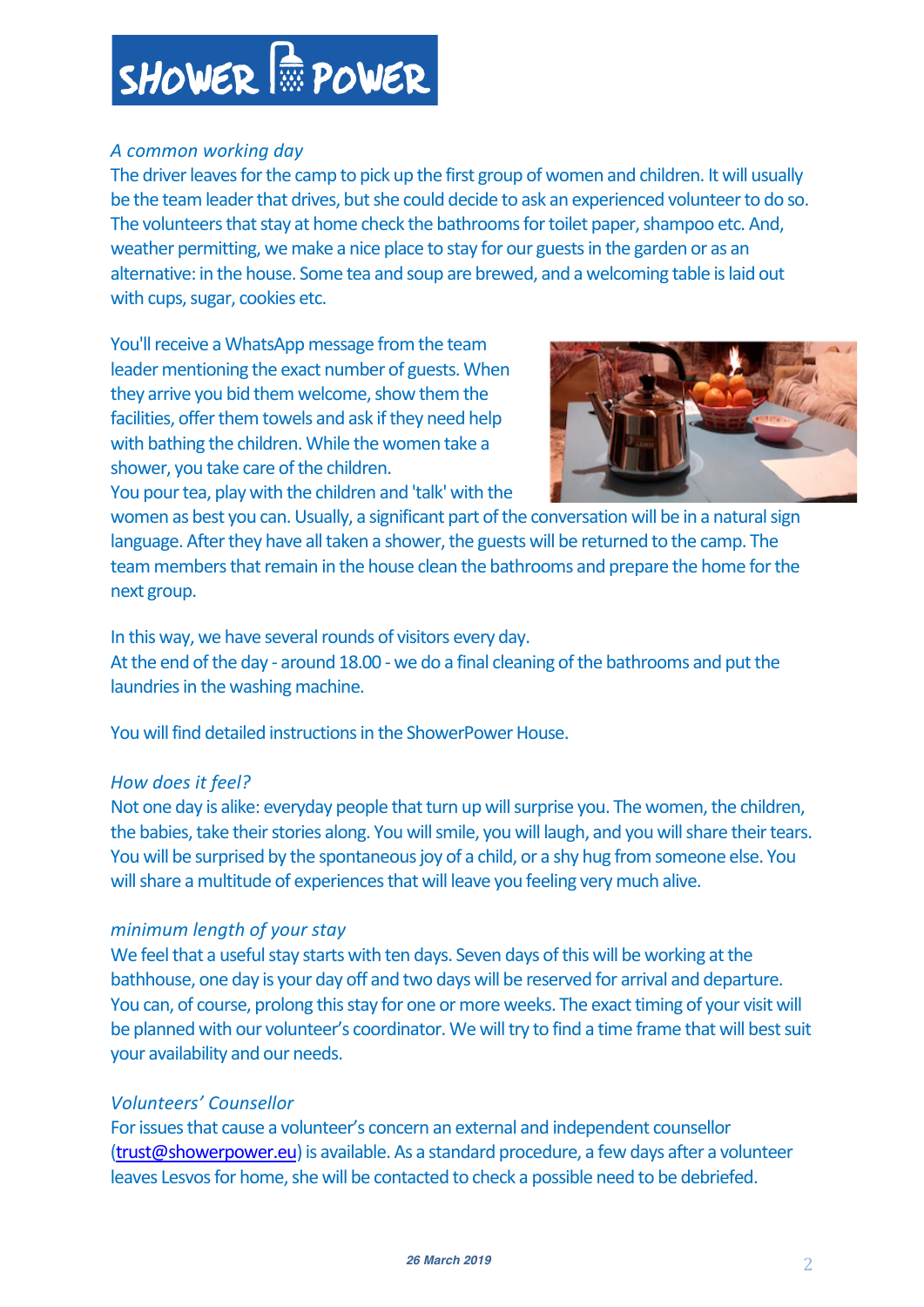#### **26 March <sup>2019</sup>**3

# SHOWER  $\frac{1}{100}$  POWER

# *Room and board*

The team leader resides at the hammam. For  $\epsilon$  10 a night, you can stay there too. It is a cosy traditional Greek house with a garden and a terrace. For volunteers we have two double bedrooms and usually no more than three to four volunteers. The maximum time you pay for lodging is one month, for the remaining you will have free accommodation. For payment instructions see 'Meals'.

Towels are available, we kindly ask you to bring pillow cover and bed sheets. We have a lot of laundries already!

Another option is that you arrange other sleeping accommodation by yourself. In that case, you have to organise your transportations from and to the airport as well as between the bathhouse and your shelter. Remember there is no reliable bus connection.

For those who have issues with allergies: we have a cat in and around the house!

# *Meals*

The house has a kitchen and a fridge, it is possible, when sharing the shopping, to prepare meals. Usually, we do this together and share cooking as well. Because the vast majority of our volunteers is a vegetarian, all meals are veggie.

Volunteers donate € 5 per day to cover store expenses. We kindly ask you to pay all amounts due before your arrival. Preference is given to bank transfers to the ShowerPower bank account IBAN NL51 TRIO 0338 8088 68 BIC TRIO NL 2U

# *Communication*

A smartphone with a Facebook account and WhatsApp is essential for any internal communication between group members. You will enjoy free WIFI in ShowerPower House.

# *What clothes to wear?*

Out of respect for our guests and to avoid unnecessary commotion at the Camp we urge you to refrain from see-through clothing, shorts, miniskirts and low necklines if you work in your capacity as a volunteer. Your clothes should be decent and respectful, as you would dress for work anywhere.

Remember this when putting together your wardrobe.

Winters (November - February) have lots of rainy days – it will be chill in the house, and you will like the warm clothes you brought along!

Summers (May - September) can be sweltering!

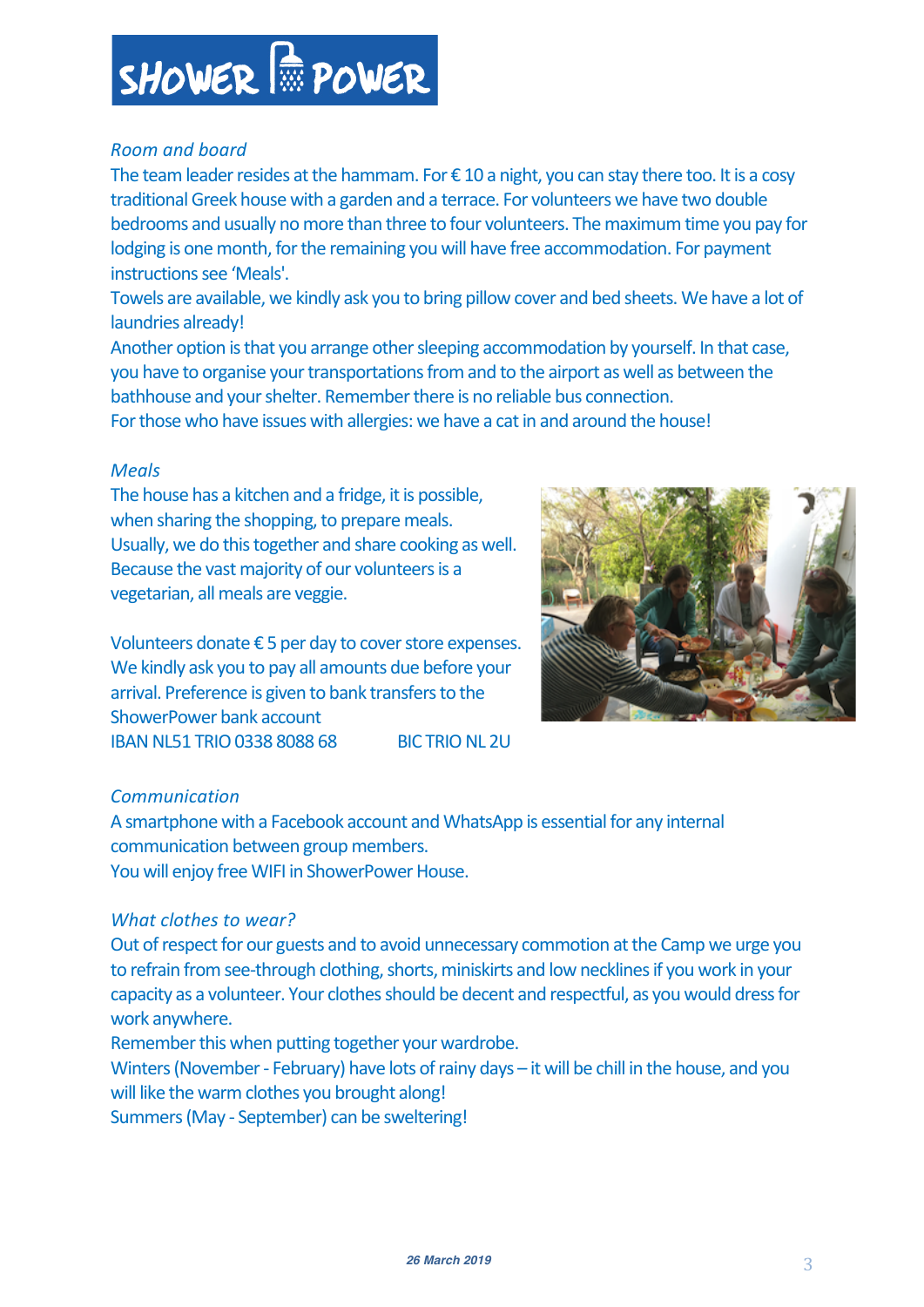

# *Car*

The ShowerPower House is situated in a remote area from Mytilini. You may want to rent a car; however, this is not necessary, unless you want an opportunity to visit Mytilini in the evening and discover Lesbos in your spare time.

The ShowerPower minivan is exclusively meant for the transportation of the women and children from the camp.

#### *Arranging transportation*

You travel at your own expense and organise your individual bookings. Given the fact that circumstances can rapidly change, we advise you to have the risk that we have to cancel your upcoming stay well covered in your insurance policy. It is essential to wait for the final booking arrangements until our coordinator gives you the go-ahead. When done, please provide the coordinator with your flight numbers and the arrival and departure times.

#### *Travelling to Lesvos*

You fly to Athens or Thessaloniki, then transfer to a local flight with SkyExpress or Olympus airways that takes you in 30 minutes to Mytilini. If you choose this option: the easiest way, but not necessarily the cheapest, isto book for Athens with AEGEAN airways: Olympus is their daughter company, and thus your luggage will be labelled through to Mytilini.

Another option is to check whether tour operators sell tickets on their direct flights to Mytilini. Flying inbound with one, and outbound with another airline or tour operator can be less expensive.

You may also take a ferry from Athens (Piraeus) to Mytilini. Most boats leave at 20.00, to arrive at daybreak in Mytilini (07.00). The shipping companies who provide this service are BLUE STAR and HELLENIC SEAWAYS.

# *Transportation from Mytilini (MJT) airport*

There is no reliable or frequent bus service from the airport to the bathhouse.

On the day of your arrival, we will arrange a pick-up at Mytilini airport. This could be after our shift ends. If you arrive before, it is, subject to other arrangements made by your team leader, best to take the local bus to Mytilini. We will take you from there. Your team leader will contact you well before your planned departure for the inbound flight.



#### *Insurance*

Be advised that, from a legal point of view, volunteering is different from travelling like a tourist. We, therefore, recommend checking your travel, legal assistance and liability insurance policies as well as your healthcare insurance to avoid any disappointments in case of